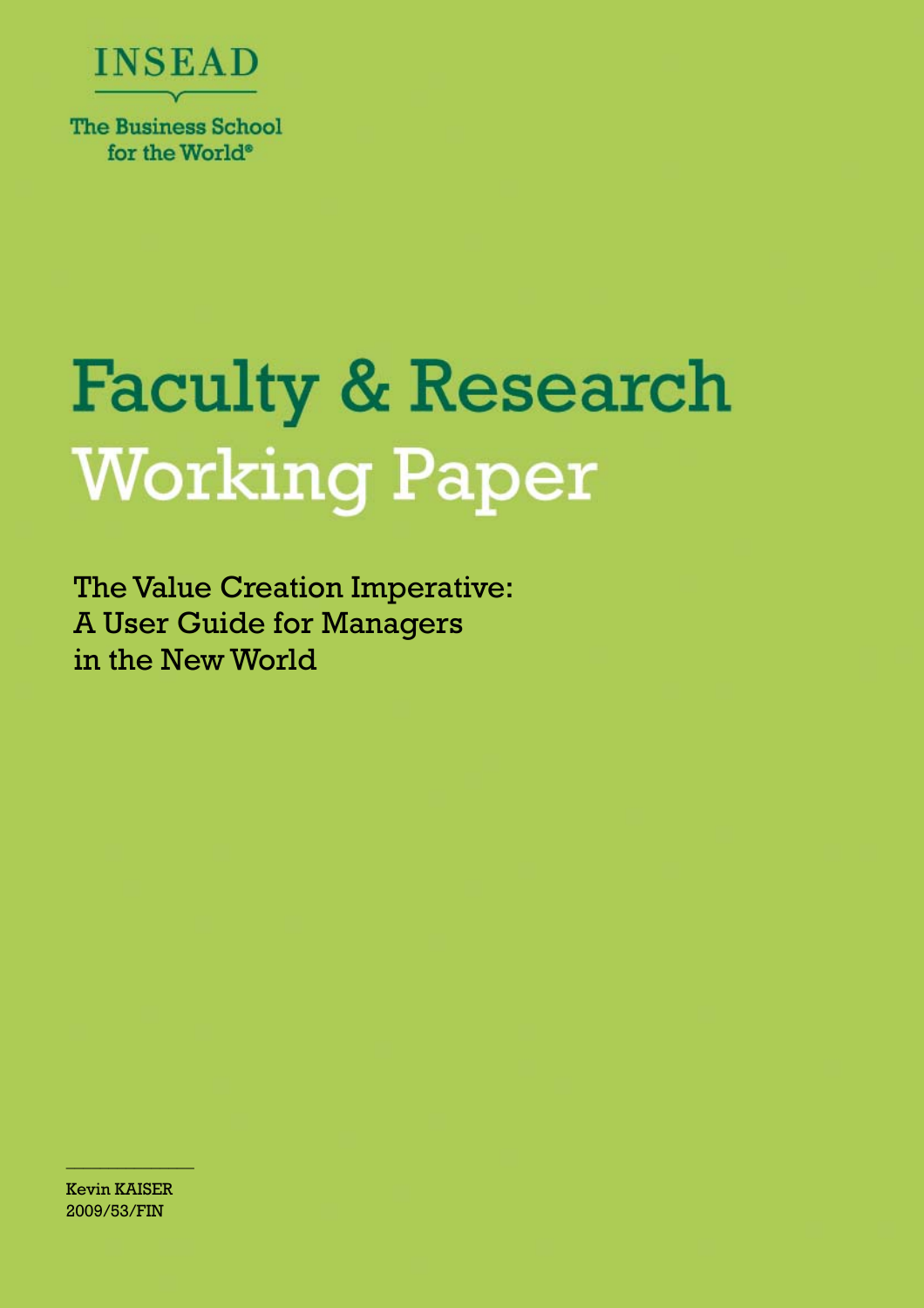# **The Value Creation Imperative: A User Guide for Managers in the New World**

**By Kevin Kaiser\*** 

\* Affiliate Professor of Finance at INSEAD, Boulevard de Constance, 77305 Fontainebleau Cedex, France, Ph : +33 (0)1 60 72 41 31 ; Email : kevin.kaiser@insead.edu

A working paper in the INSEAD Working Paper Series is intended as a means whereby a faculty researcher's thoughts and findings may be communicated to interested readers. The paper should be considered preliminary in nature and may require revision.

Printed at INSEAD, Fontainebleau, France. Kindly do not reproduce or circulate without permission.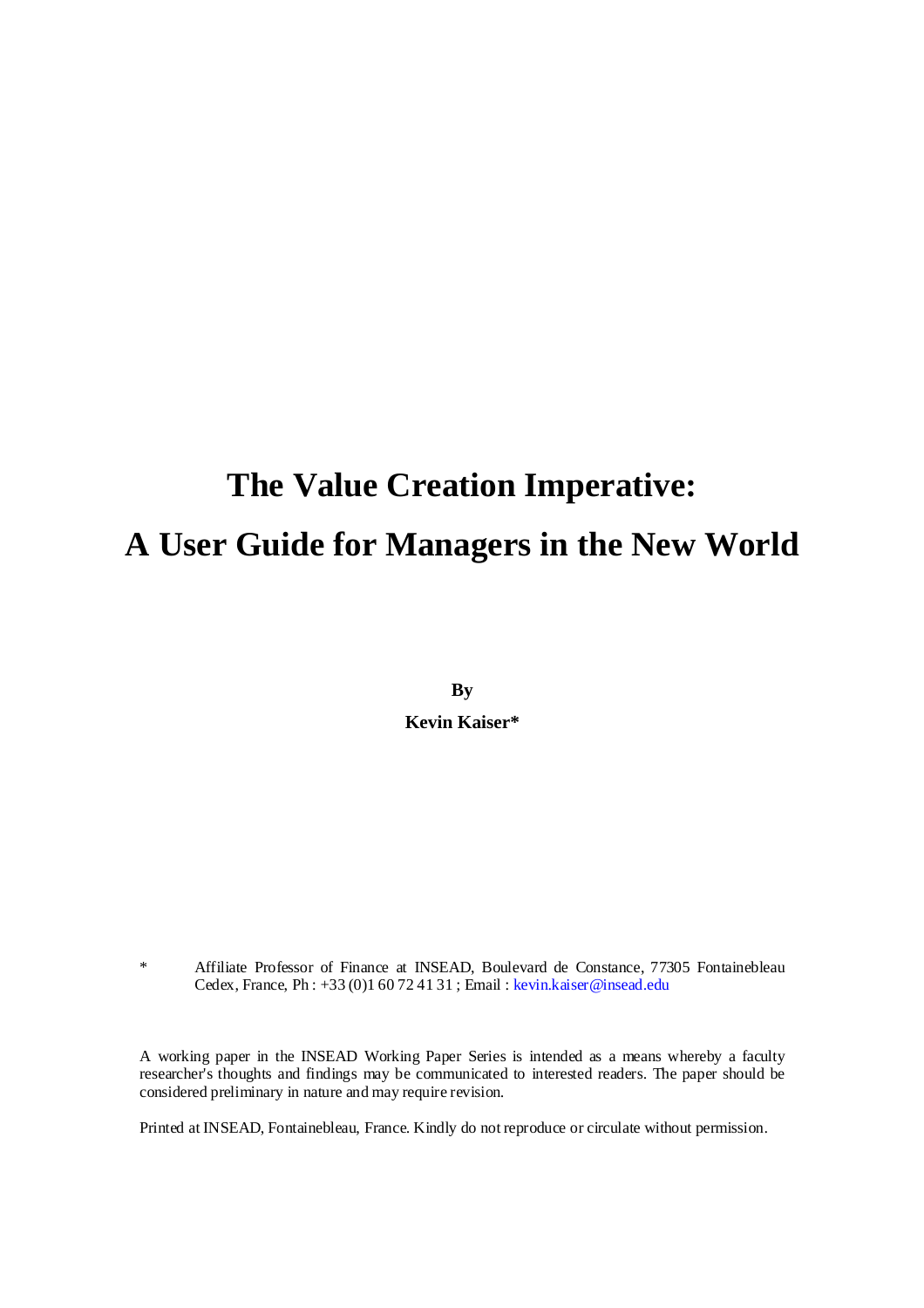



## **The Value Creation Imperative: A User Guide for Managers in the New World**

**Kevin Kaiser** 



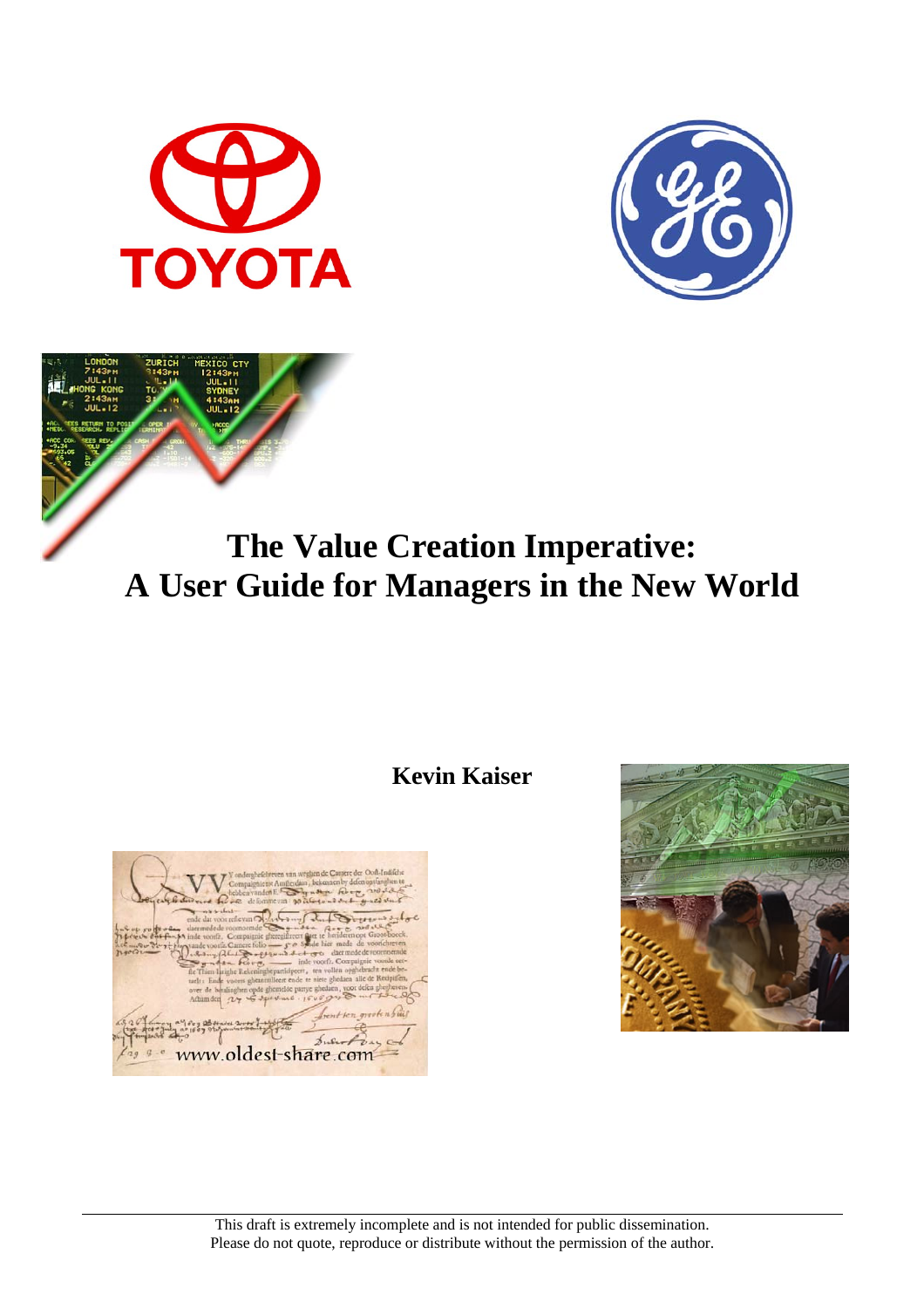#### **Executive Summary**

Approximately 400 years ago, a new trend began which would eventually transfer the ownership of the world's resources away from the remarkably small number of individuals who owned them then, comprised primarily of a few monarchs/dictators who were ruthless and brutal in their treatment of each other and of the people living in their countries, to those very people who were so badly treated under those regimes. This shift required the development of the global capital market which was the mechanism through which the world's people gradually acquired ownership of the world's resources. The first publicly traded company was the Dutch Vereinigte Oostindische Compaignie (VOC), whose

st-share.com

**Figure 1. World's oldest share** 

first shares were issued on September 27, 1606 (shown in graphic). As of 2008, we are in the early stages of this transition, however already well more than a billion of the world's people own the world's resources through the publicly traded companies' shares and debts, and the publicly traded banks and financial institutions, via direct investment or via indirect investment through mutual funds, pension funds, etc. Why has this shift occurred? How has it occurred? Who helped it to occur? What are the implications for the managers of the world's companies?

In order to better understand the nature and implications of this transition, it is important to understand who is behind it and why it is happening. As the people of the world, we aren't deciding to take ownership simply to realize the benefits of ownership. To understand the forces behind this we need to consider the roles of the different participants:



**Figure 2. Different roles of different humans and their interactions** 

**Investors** – the world's investors, characterized as those with cash but lacking ideas, had extremely limited opportunities to diversify their wealth in the 'old' days (pre-capital markets), and to the extent they did diversify, by investing with their relatives or friends, they sacrificed liquidity nearly entirely. With the capital market, the world's investors are now able to shift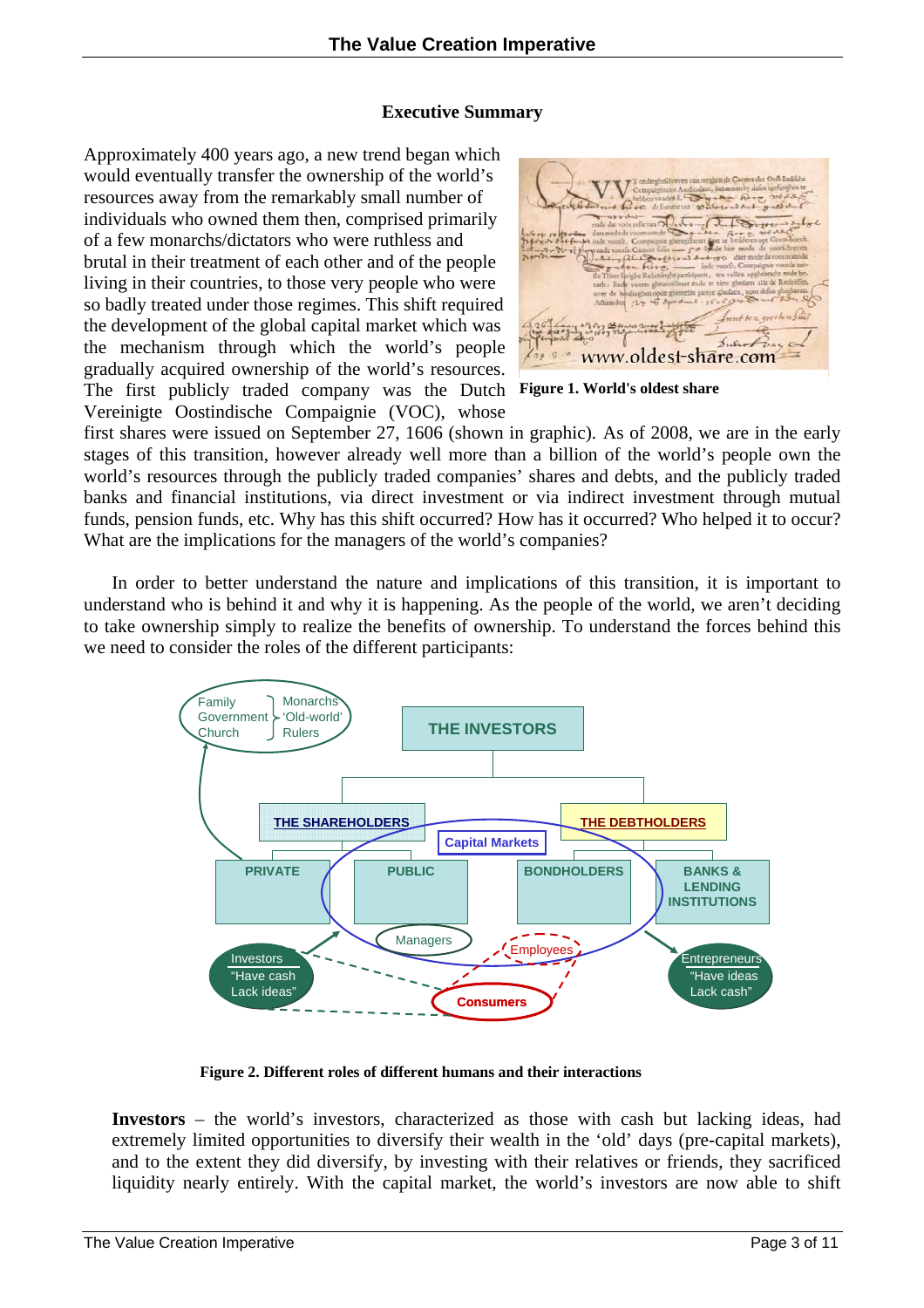consumption through time in ways never before possible, and to do so while diversifying away many catastrophic risks which were heretofor impossible to avoid, while simultaneously maintaining phenomenal liquidity and access to their funds. As a result, the most insignificant investor is now able to enjoy a financial peace-of-mind which the rulers of yesteryear couldn't have imagined in their wildest dreams. Thus, investors have clearly benefited from the transition of ownership from the few to the many, however they were not the driving force.

**Entrepreneurs** – the world's entrepreneurs, characterized as those with ideas but lacking cash, had extremely limited opportunities to realize their dreams in the old days. They might have considered approaching some of the few people who held the world's resources, such as the local noble, but the response to that effort would often lead to undesirable results. Indeed, in order to even obtain an audience with such a person (someone with cash), it would be critical to know the right person. The importance of relationships was paramount in those days. Given that humans are unable to assess the true value of alternative ideas, and they are much more concerned about the trustworthiness of the person they are entering into the business relationship with, the result is that the few who held the world's resources only shared them with people with whom they had relationships, meaning that the resources remained in the domain of the few. This "relationshipdriven" approach to capital allocation was extraordinarily inefficient, with the vast majority of new ideas failing to see the light of day as resources systematically went to the 'wrong' people. The capital market, by contrast, acting in the blind interest of all of us, decides who to allocate capital to based upon only three criteria: cash, cash and cash – specifically, how much cash is needed?, when/how much is it expected to be paid back?, and what is the risk it isn't paid back? The result is that a far higher percentage of the humans' ideas get funded and become reality than ever would have been possible in the "relationship-driven" model of capital allocation.

**Former "resource owners" (Governments, Monarchs, Aristocracy, etc.) – the world's former** owner's of the world's resources (four hundred years ago a very small number of people controlled the world's resources) and their representatives, have had an extremely difficult time accepting the loss of their control to the rest of us. Indeed, in large parts of the world, including much of Europe, there is such mistrust of those in control, not unreasonably based upon thousands of years of exploitation and abuse, there are few who feel the capital markets will be any more trustworthy. Those who are losing control (the governments and aristocracy of yesteryear) are quick to reinforce this misperception of the lack of trustworthiness of the markets in order to prolong their reign as long as possible. Thus, they have fought the transition of the ownership of the world's resources to us from them, and they continue to fight it today.

**The World's Banks** – The bankers have operated on a three thousand year-old business model until extremely recently. In that model, certain people who managed to scrape together some savings (the 'investors' referred to above), would deposit money with the banks and the banks would then lend it out to those it felt were able and willing to repay it (as the saying goes, the banks only lend money to "their friends and to people who don't need it"). As a result, the banks were not a useful conduit for getting resources to entrepreneurs. Instead, they typically were a part of the 'problem' of keeping the world's resources concentrated in the hands of the wellconnected few and banking was largely a "relationship-driven" business. It has only been in the past few decades that the more sophisticated banks recognized what we have been building over the past few centuries. By 2008, the old business model is defunct, and the financial crisis of 2007-2008 is partially connected to this. The world's investors no longer accept to simply deposit their money in the bank – instead, that money is directed, on the demand of the investors, into the capital market. Indeed, the giant money-management companies do not need to be banks at all in order to take investors' money and transfer it into the capital markets. On the other hand, whereas the old-world banks would take the deposits and lend them out, by 2008 the money to be lent is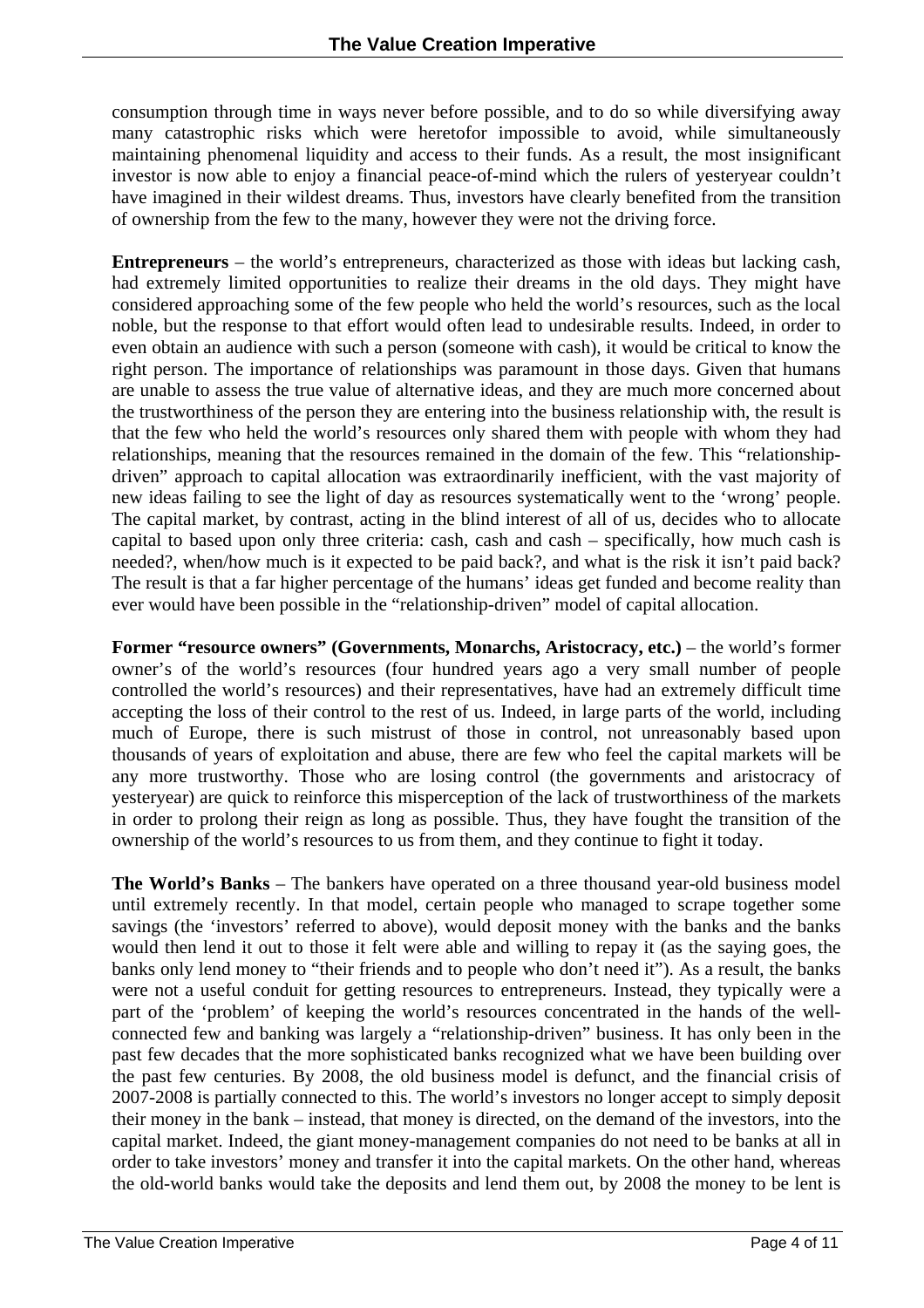no longer that of depositors, whose money has been channeled into the capital markets. Instead, the bank accesses the money to be lent from the capital market directly – after selling you a mortgage, or car loan, or commercial real estate loan, most banks quickly package that with a large number of other such loans and "sell" them directly into the capital market as securities (a practice referred to as securitization). The result is that the two elements of the business are now completely separate. The depositors' money is transferred into the capital market and the bank tries to earn fees from this activity. Then the bank uses the capital market to provide the cash it transfers to the borrowers, again trying to earn a fee on the transfer but not actually lending the bank's own money. As a result, the modern bank is simply a retailer trying to earn a margin on the "merchandise" it sells. Unfortunately for the world's banks, as the merchandise they sell is money, the ultimate commodity, they are in serious danger of extinction, at least in their current form, due to the new-world reality where relationships are increasingly irrelevant for both depositors and borrowers.

Note that the world's investment bankers were not in the same position as the commercial bankers. The investment bankers, whether housed inside large universal banks or inside specialized or boutique investment banks, were a facilitating force in the entire transition, enabling the increasing development of the capital markets and the transfer of ownership of the world's resources from the few to the many. As a result, and due to the incredibly vast amount of wealth and happiness being created from this transition, investment bankers earned many times what nearly any other professional business person could expect to earn over any given period.

 It is interesting, and rather sad, to note that the current financial crisis is causing a serious setback for this trend. The cause of this crisis is far outside the scope of this short note, but it is clear that the bankers, due to many macroeconomic factors and individual incentives, caused a catastrophic collapse in confidence by lending trillions of dollars to the wrong people. The mechanism described above was used to "sell" the risks into the capital market, but the mechanism for ensuring proper assessment of risk was unable to function due to a collection of factors - incompetence or deliberate hiding of the risks by the bankers, ratings agencies and other players. As a result, when the capital market finally understood what had happened, it reacted properly and appropriately and severely punished those responsible. The result is that the financial system, and the capital market, has "shutdown" temporarily. An additional result is that the investment bank, which was so pivotal to the creation and development of the capital markets, has become a thing of the past.

**Managers** – The modern manager is a new breed of human being, unlike anything we've seen before. As we transferred the ownership of the world's resources from the few to the many, we created the role of manager to oversee and manage these resources. As a result, there has been an increasing separation of ownership and control, relative to the 'old-world', and this separation results in a problem known as the principle-agent problem wherein the agent, acting in the interests of the principle, will not necessarily maximize the principle's objective function. The resulting underperformance is referred to as *agency cost*. These agency costs are easy to visualize in the context of any modern corporation. They include the large expense accounts enjoyed by executives, the fact that executives often fly business class when traveling on company time and money, but economy class when on their own time and money, the artwork which graces the walls of the executive suite visible only to the executives but paid for with the shareholders' money, etc. To appreciate the scale of the problem, consider the recent "retirement" of three different CEOs in the USA, from Pfizer, Home Depot, and Merrill Lynch. In each case, the CEO had delivered underperformance relative to their industry during their tenure, but in each case the fired CEO received in excess of USD160 million (Merrill Lynch's Stanley O'Neal received over \$160m after reporting a quarterly loss of over \$8billion in October 2007, Home Depot's Bob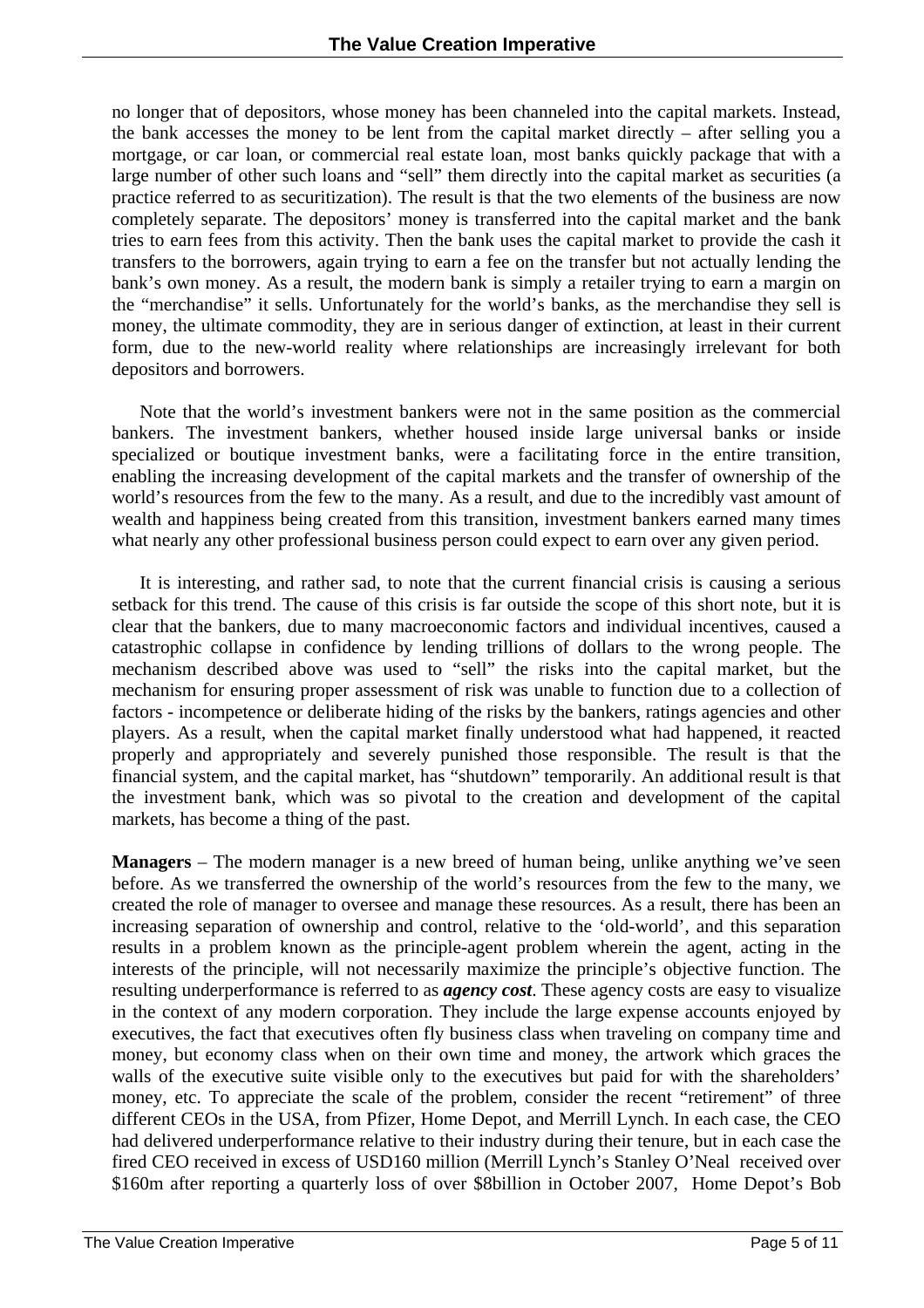Nardelli received a total of over \$210m after being fired for underperformance over his six-year tenure in January 2001 (HD's share price fell during that time while the S&P500 rose approximately 20%), and Pfizer's Hank McKinnell, who left in early 2006, received approximately \$200m. These are only the tip of the iceberg, however. The real 'cost' to shareholders is the underperformance due to lack of deliberate and focused effort by all employees to increase customer value and capture it as revenues while motivating employees and suppliers to be as efficient and as productive in delivering the customer value as they can be during each minute while they are on the job.

**Employees** – The employees are certainly benefiting from the transition. As we take ownership of the world's resources away from the few, we are also the world's employees and we wish to be treated fairly and with respect, we expect to be offered training and development opportunities, offered fair compensation for the value we contribute, and sufficient time off to enjoy the fruits of our efforts, among many other things. Within the modern corporation, employees are receiving these elements in ever increasing amounts.

**CONSUMERS -** Who is behind this transition? Who is the driving force? It is us: the people of the earth. Why are we pushing this agenda? Because by taking ownership of the world's resources and building the value-driven capital market to serve as the capital allocation mechanism for these resources, we have succeeded simultaneously in ensuring that many of the ideas which may enhance our lives (from medical devices and pharmaceuticals to transportation technologies, to communication capabilities, to education, to food, to security and defense, to electronics for gaming and leisure pleasure, etc., etc.) become reality, while also ensuring that by undermining and removing the old-world owners of the world's resources and increasing transparency and access to information, we have dramatically reduced the importance of relationships to ensure that each individual has a better chance of realizing his/her dreams based upon the merits of their contributions to society rather than based upon who they know, where they went to school, what color their skin is, where they were born, or any other criteria.

How have we managed to accomplish this? We gradually assumed the ownership of the world's resources away from the old-world rulers by buying their stakes, piece by piece, step by step, largely without them fully appreciating the process underway which would eventually undermine their position completely and totally. The beauty of the maneuver is that there was no coordinated leadership. Just as bacteria, in large enough numbers, are able to crack any code we throw at them in the form of antibiotics, even though individually their intelligence level is approximately zero, humans, in large enough numbers, are also able to crack nearly any code even though any individual or even a large team of them couldn't possibly even begin to crack the code. This is the magic of the market. This transition is happening because we want it to happen, even though it may be true that not a single one of us understands it or is even aware that it is happening nor understands the implications. Nonetheless, we want it to happen and we've been pushing for it to happen and given the success we've had thusfar, it is safe to say that we will not go back to the old-world. At the same time, many of the 'old-world' rulers are not yet extinguished and they are fighting for their lives with their lives daily. They may not understand the extent of their battle, but it is indeed a battle and this battle will wage for many years to come as their situation becomes more desperate.

The result of our having taken ownership of the world's resources via the capital market was the phenomenal explosion of quality-of-life improvements from medical care to safe and convenient food and water, education and communication, etc., offering even the poorest people in the developed world access to security, convenience, leisure and pleasure, which even the kings of yesteryear could never have dreamed of accessing. However, it also created the agency problem.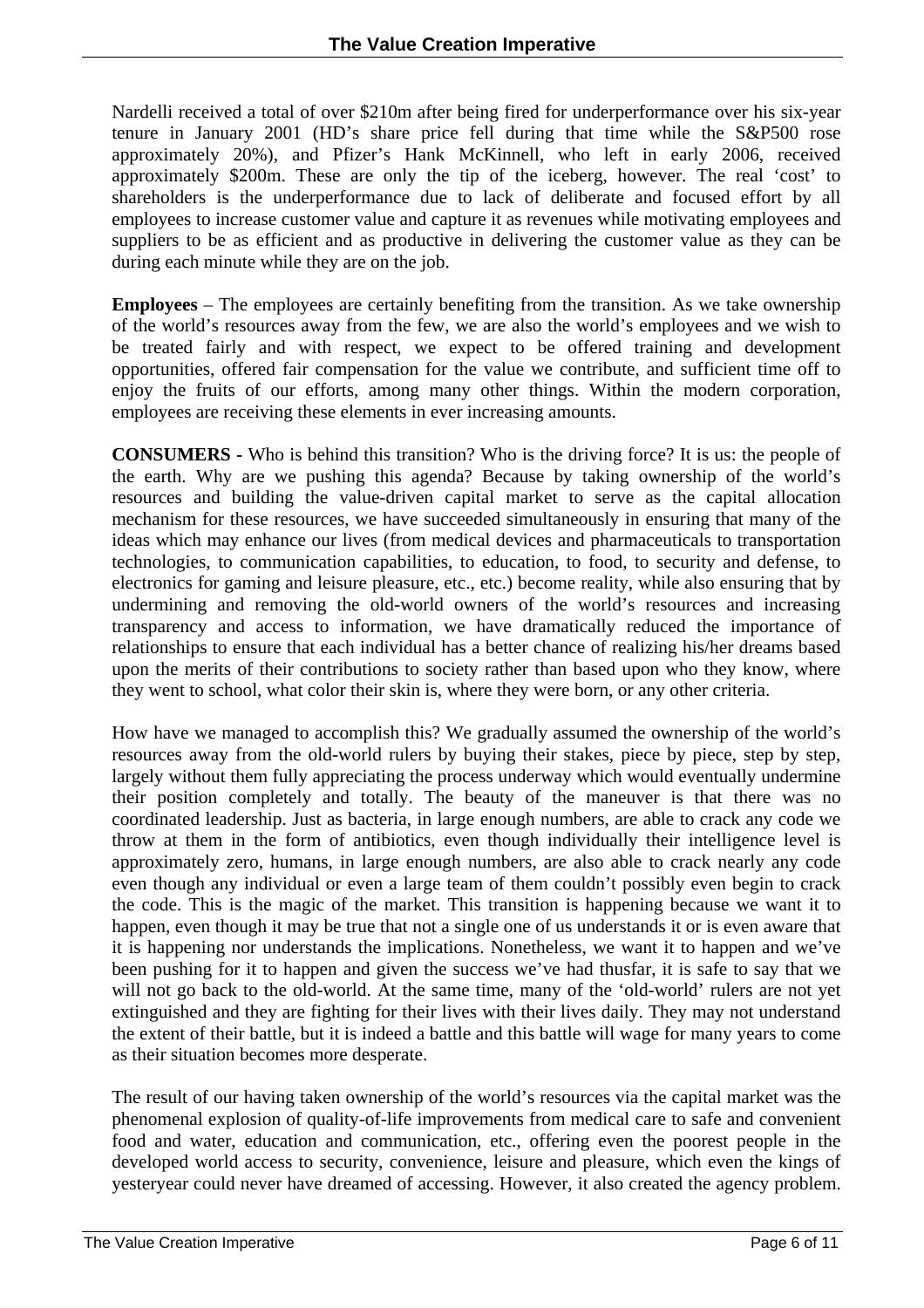Now, we are looking to address this problem as well. The managers of our companies are about to feel tremendous pressure. As we have taken ownership, we are demanding that we receive better, safer products with more features and more reliability, but we aren't wishing to pay for them (think PCs, cell phones, internet, etc.). We are also demanding that we are treated more fairly as employees, with safer working environments, proper support and development and higher pay. We are also demanding that the managers of our resources treat the communities and the planet with respect in a responsible and considerate way. This is showing up in the increasing pressure on managers to account for the impact they have on the planet at large. As explained above in relation to bacteria who appear as intelligent as a super computer in large numbers where each individually has no intelligence whatsoever, so too do humans appear superhuman when in large numbers. As a single human, our ability to remember the past or to connect with the future is extremely limited, however the capital market has the capacity to recall the past remarkably well and, more importantly, has demonstrated phenomenal ability to see forward and anticipate the impact of our actions into the distant future. As a result, the concept of Corporate Social Responsibility is being driven by the capital market, which is to say by us as we take ownership of the world's resources.

As a result of all of this, in the new world the consumers, which is to say, all humans, are in charge. We are slowly taking control away from the governments and the rulers of the past in order to get our way. We have succeeded in beginning the transition of ownership from the few to the many of us. As we have assumed ownership as the world's shareholders and debtholders of publicly traded companies, we have started to change the rules to benefit us. The managers of today are starting to feel this pressure from all angles. We, acting as consumers want safer, more reliable, more feature-rich products and services and we want them more cheaply than ever before. We, acting as employees, wish to be treating with respect and paid relative to the value we contribute. We, as shareholders want to minimize the agency costs, inefficiency and waste in the system which prevents the efficient delivery of higher quality products at lower cost. We, as citizens of the planet, want our managers to treat our communities and planet with respect and consideration. Woe to the manager who misinterprets the capital market as the tool of the shareholder or debtholder to the detriment of the consumer. It is the consumer as shareholder who has taken control and in the consumer's own mind, as both consumer and shareholder, it is the consumer role which takes precedence Thus the trend to ever-higher quality products and services at ever lower cost, with ever more difficulty to provide a good return to shareholders and debtholders – as long as we, the consumers, are in charge, we will privilege ourselves as consumers over ourselves as shareholders. And we are only just beginning…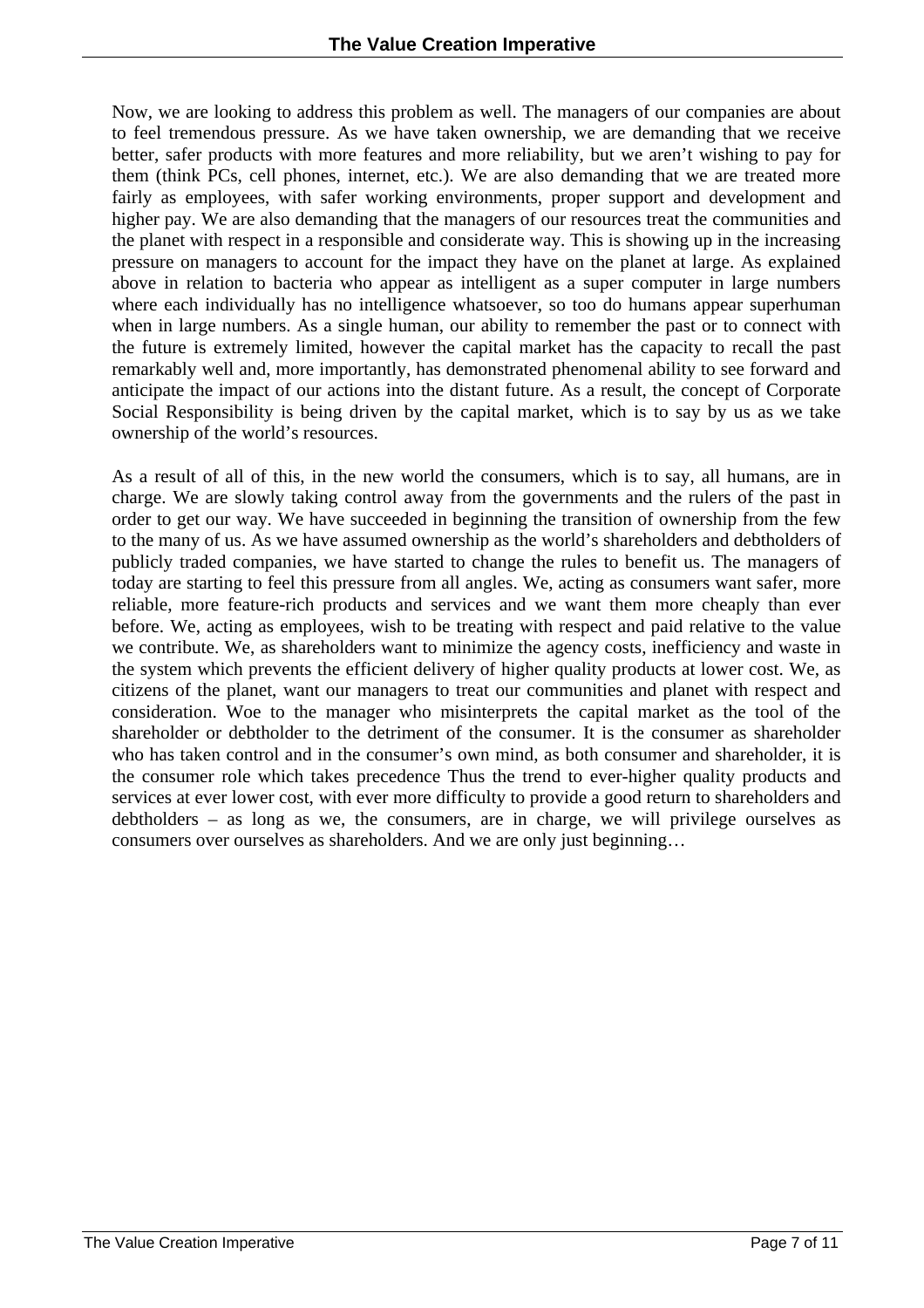### **Capitalism, Consumerism and Shareholder Value**

While the objective of any individual human may be essentially to live happily (whatever pattern of individual consumption that might imply) and to control the way they die, it doesn't make sense to talk of the 'objective' of an organization, such as a company. An organization exists because some collection of humans wishes for it to exist, and it is important to understand that organizations are simply a means to an end. As such, when it becomes a destroyer of net happiness, rather than a net producer of happiness, then the humans will wish to shut it down. Depending upon the different parties to the organization and the relative power of the winners and losers to its continued existence, it may take a long time to shut it down, however one thing is certain – any organization which remains a net destroyer of human happiness for a sustained period of time, will be dismantled by the humans eventually. This fate awaits every company, government, religion, or any other social institution. Thus, when we consider that value is just another word for happiness, then it is clear that the objective of any company is value creation. (What is the "value" of your house to you? What is the "value" of your partner or children to you? It is clear that "value" is not about money or finance. It is about happiness, or, as economists refer to it, utility.)

Thus, as we, the consuming public, have taken ownership we have changed the rules. The managers of today are starting to feel this pressure from all angles. We, acting as consumers, want safer, more reliable, more feature-rich products and services and we don't want to pay much for them. We, acting as employees, wish to be treated with respect, offered opportunities for development and autonomy and and paid relative to the value we contribute. We, as shareholders, want to minimize the agency costs, inefficiency and waste in the system which prevents the efficient delivery of higher quality products at lower cost. We, as citizens of the planet, want our managers to treat our communities and planet with respect and consideration. The increased importance of Corporate Social Responsibility (CSR), far from being opposed by the capital market, is better understood as one of the creations of the capital market. As we have gotten control, we have demanded increased sensitivities of 'our' managers towards the impact they have on the communities and the planet we inhabit. As this movement sweeps the world, recognize that it originated where the capital market is most established and where we have taken ownership, and is least adopted in those parts of the world where the capital market is least present and where the "few" still rule over the local resources...

Woe to the manager who misinterprets the capital market as the tool of the shareholder or debtholder to the detriment of the consumer. It is the consumer as shareholder who has taken control and in the consumer's own mind, as both consumer and shareholder, it is the consumer role which takes precedence. Thus the trend to ever-higher quality products and services at ever lower cost, while it becomes ever more difficult to provide a good return to shareholders and debtholders. As long as we, the consumers, are in charge, we will privilege ourselves as consumers over ourselves as shareholders. Like the organizations we create, the capital market itself is simply a means to an end as is our role as shareholder. It is not our objective to simply have ownership – it is our objective to take ownership in order to direct those resources to those pursuits which best justify their use – creating and delivering happiness to us, otherwise known as value creation.

It is critical to understand that the manager's performance at the center of the web of conflicting stakeholders is best measured by looking at the shareholder value metric. If the objective for each company (or institution) is value creation, then the metric which reveals whether a manager is successfully delivering on this challenge is shareholder value as the residual claim in the company. It is important to recognize that this in no way implies that shareholders are a more important constituency than any other group – quite the opposite. It is the fact that shareholders are the residual claimant that makes their claim the metric to assess how well management are doing their jobs. If this value is declining, then we know management are killing the company and in the long run, if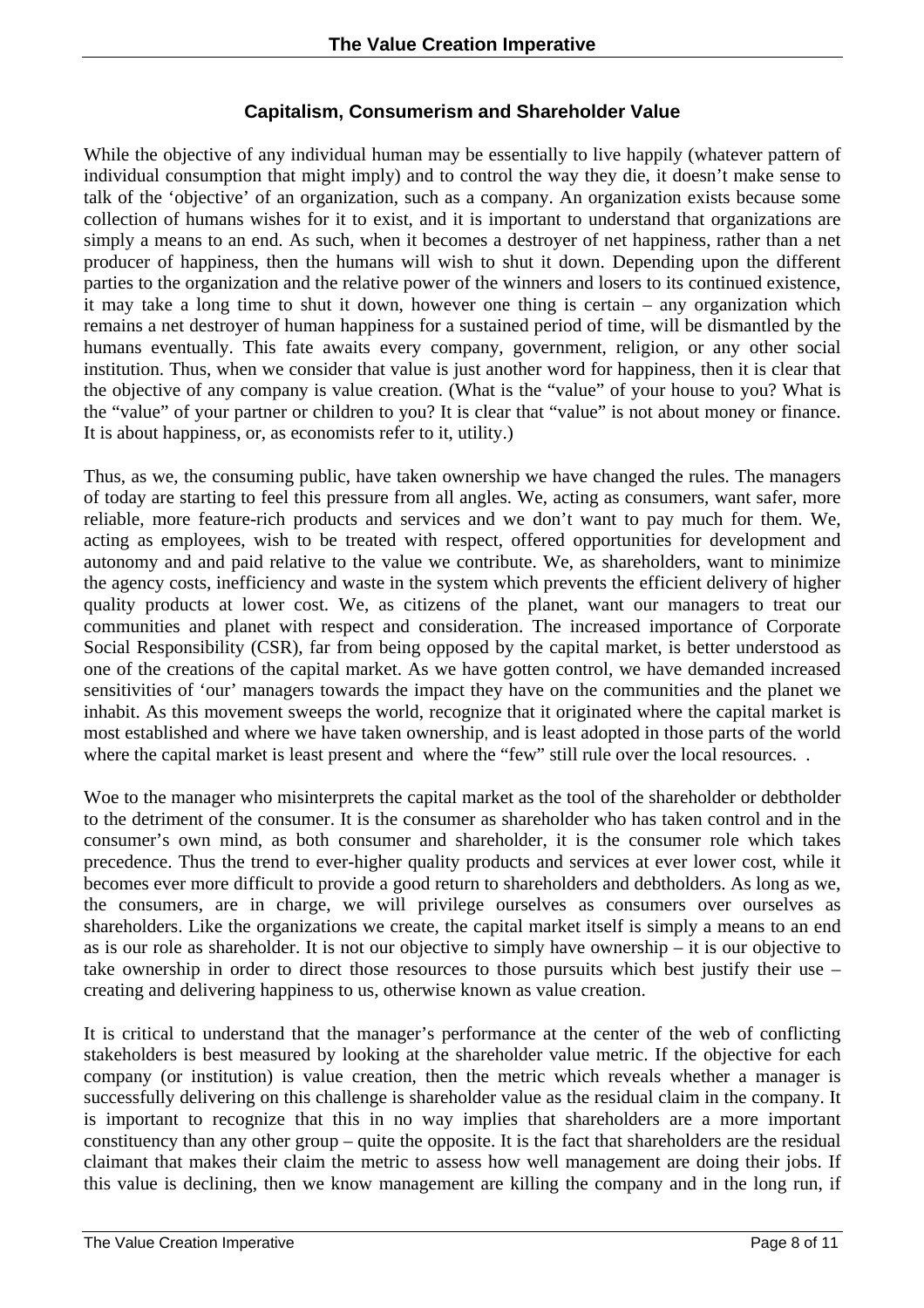they don't reverse the trends, the companies' employees, customers, suppliers, communities, etc. will all suffer as a result.

Measuring this shareholder value concept is difficult. A useful indicator is the company's share price, which is easily observed when the company is publicly traded. However this is only an indicator of shareholder value, it is not the "truth". Consider the famous catastrophe at Enron – those managers must have known full well that they were destroying value for years even while the share price was rising at the same time, demonstrating clearly that management can be destroying value and killing the company while the share price fails to reflect this. Thus, we, as shareholders, will demand that our managers deliver the products and services we want, while using resources as efficiently as possible, and managing the company's various relationships in a way to ensure its continued delivery into the future.

How will we know if they are succeeding, if the share price is only an indicator? What is the "real objective" if it isn't share price? The true measure of shareholder value is the present value of expected future cash flows generated by the company. While each of us may have our own view of what those cash flows might be, the phrase "the expected future cash flows" does not leave room for opinions. To see this, note that each decision taken by a manager will, in fact, either create value or destroy value. The fact that the manager may not know which it is does not change the fact that it happened. Thus, when we say "expected future cash flows" we are not referring to any given person's expectations, but rather the true "the expected" cash flows which may be unknown to all humans. Thus, the job of management is to simultaneously study the consumer's interests and trends, the employees' motivations for working which will help management to get the most from them, the competitive landscape, any technological innovations and developments, the changing regulatory environment, the relationships with present and potential future suppliers, etc., so as to understand what the impact might be of each of his/her decisions, at least in terms of what is **reasonable to expect**. If the objective is value creation, then we, the owners of the world's resources, can summarize any manager's job as simply: accept the value creating ideas and reject the value destroying ones. The manager who is unable to put together a forecast of the cash flows which are reasonable to expect as a result of a given decision, and thus is unable to assess the value impact of his/her decisions, and thus is the wrong person for the job.

The capital market is absolutely clear, and brutal on this point. In the old world it was more important to know the right person, attend the right school, be born to the right parents, kiss the right butts and pull the right strings in order to succeed in business or politics. In the new world where we have taken ownership of the world's resources via the capital market, the only way to be sure to survive as a company, and keep your job as an employee, is to create value – Value creation is all we care about and we're very serious about it. Indeed, as employees, we are sick and tired of the 'oldworld' approach to management in which it is more important to know the right people, or to kiss the right butt or to lie most successfully in order to get promoted. We each have a "fairness-meter" implanted in our brains at birth, and we will never consider these "fair" reasons for someone being promoted instead of ourselves. We also have a "value-meter" implanted in our brains at birth, and it turns out that the two meters, the "fairness-meter" and "value-meter" are inseparably connected to one another. The one determinant that we will accept as "fair" is value – as long as it is those who create the most value who enjoy promotions and success, we will not revolt, but when it is value destroyers who enjoy the material success in the company or in society, we will fight the system in an effort to correct this "unfairness".

The shareholder value metric is the measure to aspire to deliver, yet try as you might, our shareholding in the world's companies is simply a means to an end  $-$  it is what enables us to take control of our lives away from the old-world rulers. As such, maximizing the shareholder value will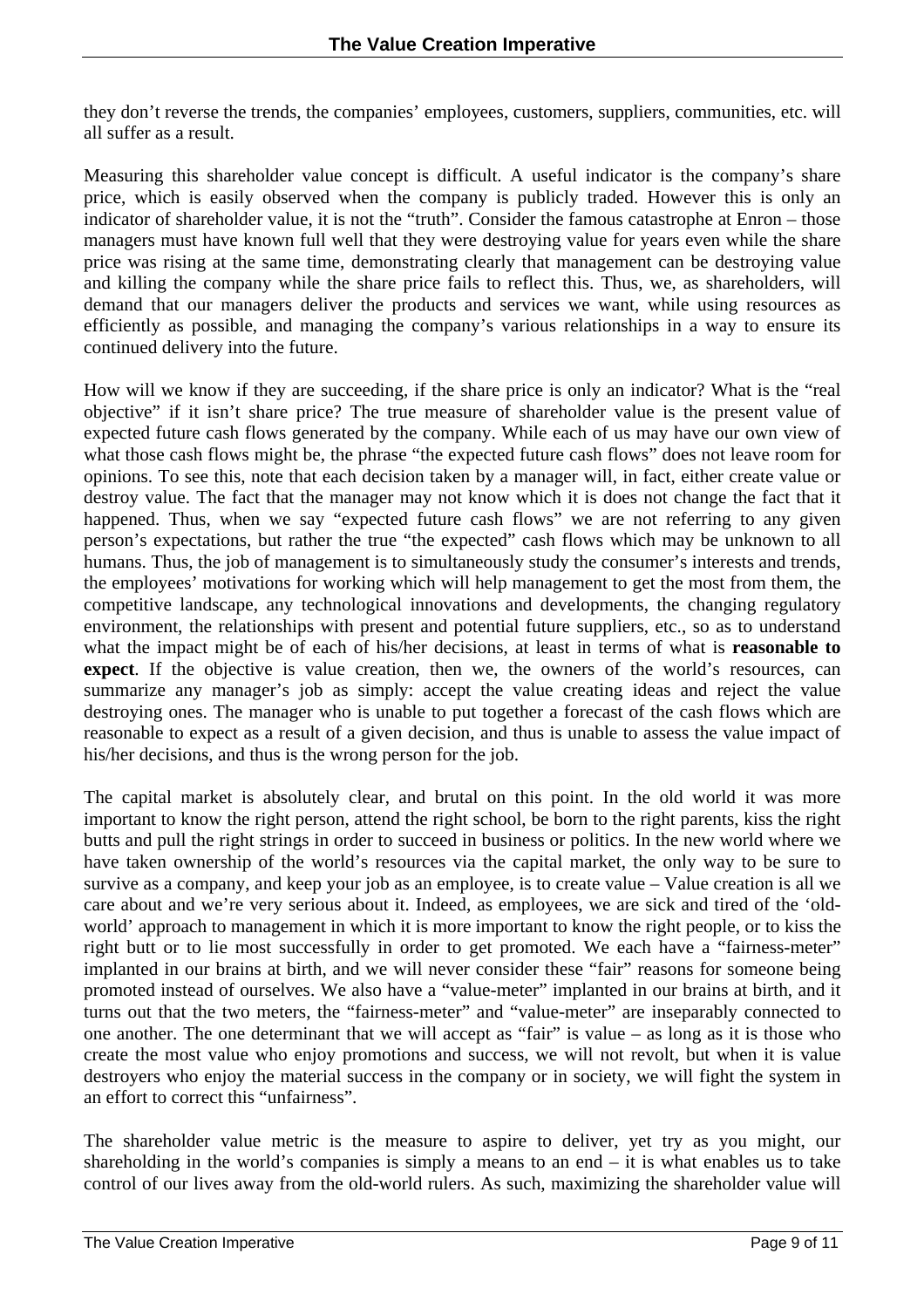remain the metric, but it will be like the pot of gold at the end of the rainbow. The closer a company gets to it, the more competition will rise to challenge the value creators in an effort to get some of their own, the more employees will react to capture more for themselves, and the more consumers will respond by demanding still higher quality products and services at better prices, making maximization of shareholder value a very elusive target with self-regulating forces to ensure it remains so. This is simply the lesson of Adam Smith's Invisible Hand, first offered to the world in 1776 in "The Wealth of Nations", which is alive and well today as it always has been and always will be. It is rather shocking and unfortunate that this lesson has been misunderstood and underappreciated by so many since its first release. No doubt, for the old-world rulers and corporate executives who stand to lose their control the world's resources, they have worked hard to prevent dissemination of this understanding. In our self-regulating world, driven by us for our benefit, the providers of capital will neither earn more nor less than the opportunity cost of their capital. We will see to it and the evidence from the capital markets is already fairly clear on this point. We are moving toward a world where we all share in the ownership of the world's resources and we direct their application toward the individual happiness of each of us, whatever that may entail, rather than toward the happiness of the few rulers. It is a form shared ownership, it is called capitalism, but that is a misnomer and reflects a lack of understanding of what is happening. Owning the capital is simply the means to the end. The end is to have the world's resources redirected to those pursuits which best deliver the consumption demands of the humans, thus, it is more appropriately referred to as "consumerism".

And we are only just beginning…

What are the five "need to knows" which will enable every manager to lead more effectively without destroying value.

- 1. **Consumers come first** always ask how your decisions will benefit consumers, either by delivering higher quality products/services with the features they will value, or by enabling more efficient use of resources to drive down the cost to the consumers of the high quality, feature-rich products/services you provide to them.
- 2. **Value-driven** ask always how your decisions will enable the organization to create, deliver and capture more value to enable it to survive another day in order to try again
- 3. **Integrity is critical to management and leadership** we do not accept any determinant for promotion as "fair" other than value creation. Those organizations which are able to see past the traditional criteria for promotions, such as who went to what school, who knows whom, who is more effective at "politicking" inside the organization, who lies the best, etc., and instead promote simply based upon who is best able to understand, create, deliver, and capture value with be accepted as "fair" and thus respected by all employees resulting in higher morale and effectiveness and leading to better performance on points 1. and 2. We will refer to such organizations as "having integrity". Those organizations in which it is the traditional criteria which determine who gets promoted will be referred to as "lacking integrity."
- 4. **Indicators are not objectives** the objective is value creation. There are many indicators in business, just as there are indicators in a car – the speedometer indicates the speed you are traveling while the fuel gauge indicates the level of fuel remaining – don't look at the fuel gauge if you wish to know how fast you are traveling. Many organizations mistakenly give their managers performance objectives based upon the indicators with the result that they manage the indicator directly. The result is they do not manage for value creation. This results in two negative results  $- (1)$  any indicator target can be obtained through either value creating methods or value destroying methods (e.g., attain 30% market share by spending only  $\bigoplus$  million, or attain 30% market share by spending  $\bigoplus$  billion) – of the two, delivery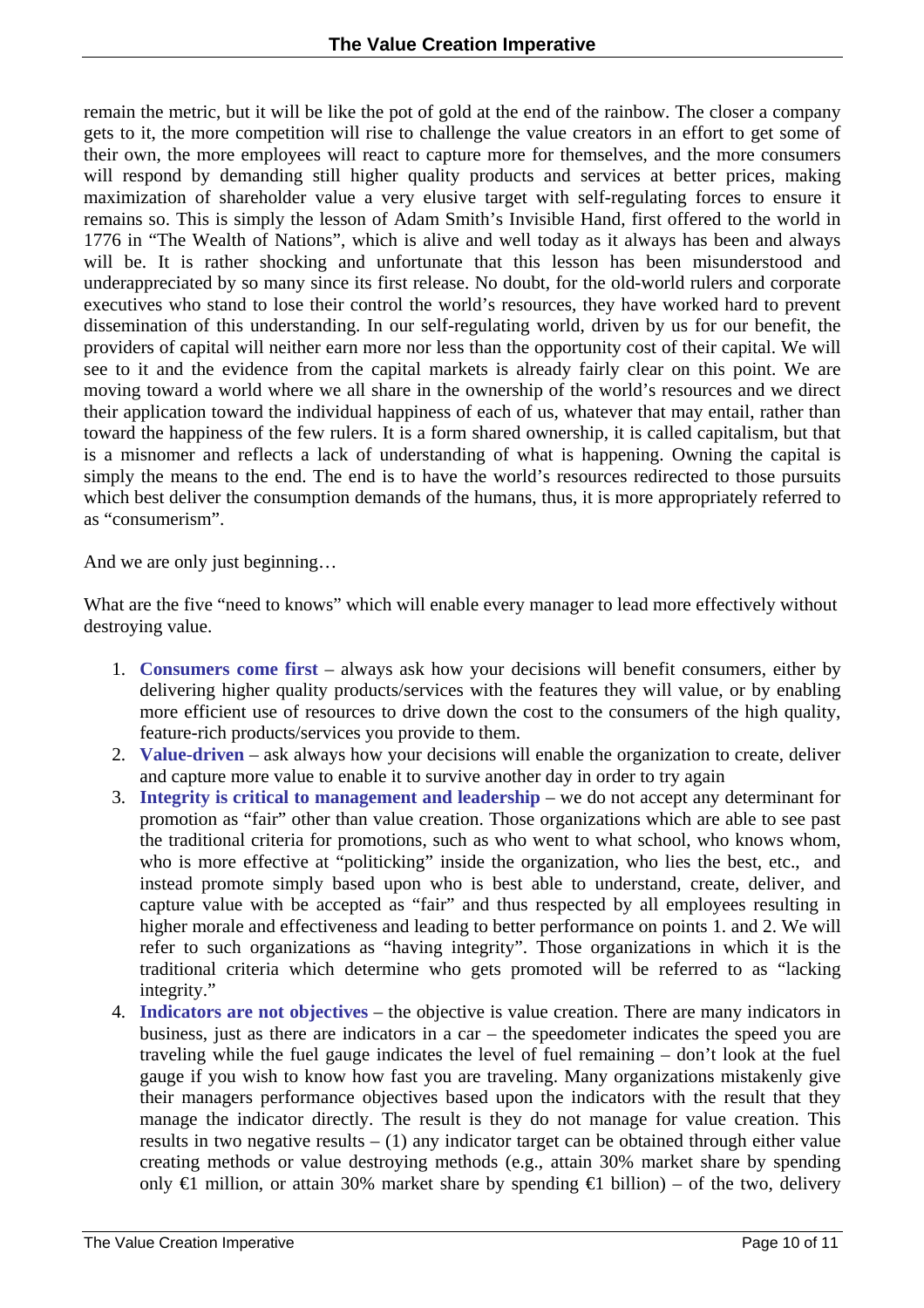through value destroying methods will almost always be easier. As a result, managers who are focused on performance objectives based on indicators will very often deliver on these by destroying value, but will be rewarded with promotions and bonuses – resulting in a situation all will consider unfair which demotivates other employees and does not serve the objective of the organization, which is value creation. The second negative result is, (2) because the managers are "managing" the indicators, they are no longer reliable indicators. Thus, all we know about such organizations is: (1) they are not focused on value creation and (2) the indicators are almost certainly not indicating what we think they are indicating and (3) all of the employees are probably demotivated by the lack of integrity in the organization

5. **Value creation is about expectations** – value cannot be assessed after the fact. When a manager takes a decision, the value impact is based upon whether the expected cash flows are positive in present value (not the cash flows the manager expects, but rather "the" expected cash flows which are not a matter of opinion but are those cash flows which are truly expected based upon all of the random elements which will drive the eventual outcome). After the fact, one of the infinite potential outcomes which might have occurred will be the one we actually observe as the outcome which happened. This outcome cannot help us to assess whether value was created or destroyed – it simply tells us what happened. To understand whether value was created or destroyed we need to know what was expected at the time of the decision. Due to this, management must be sufficiently knowledgeable and courageous to be able to recognize that some "good ideas" (those which are value creating) may turn out badly and some "bad ideas" (those which are value destroying) may turn out well, but that these outcomes must not be used to determine promotions or bonuses in the organization. As GE's Jack Welsh liked to emphasize, good ideas which turn out badly will not mean "career damage" in a value-driven organization. The pressure this puts on management to be able to have the knowledge to distinguish good ideas which turn out badly from bad ideas which turn out badly is enormous. This will require the full effort of a "learning organization" focused entirely on understanding value and value creation and built from top to bottom on a system of integrity. A company with integrity will be one which is in fact value focused, simply having the intention of being value focused isn't good enough – in addition to having the right "character", the organization and its management need to have the "competence" to know the difference between value creating and value destroying decisions, even if the value creating ones sometimes turn out badly or the value destroying ones sometimes turn out well.